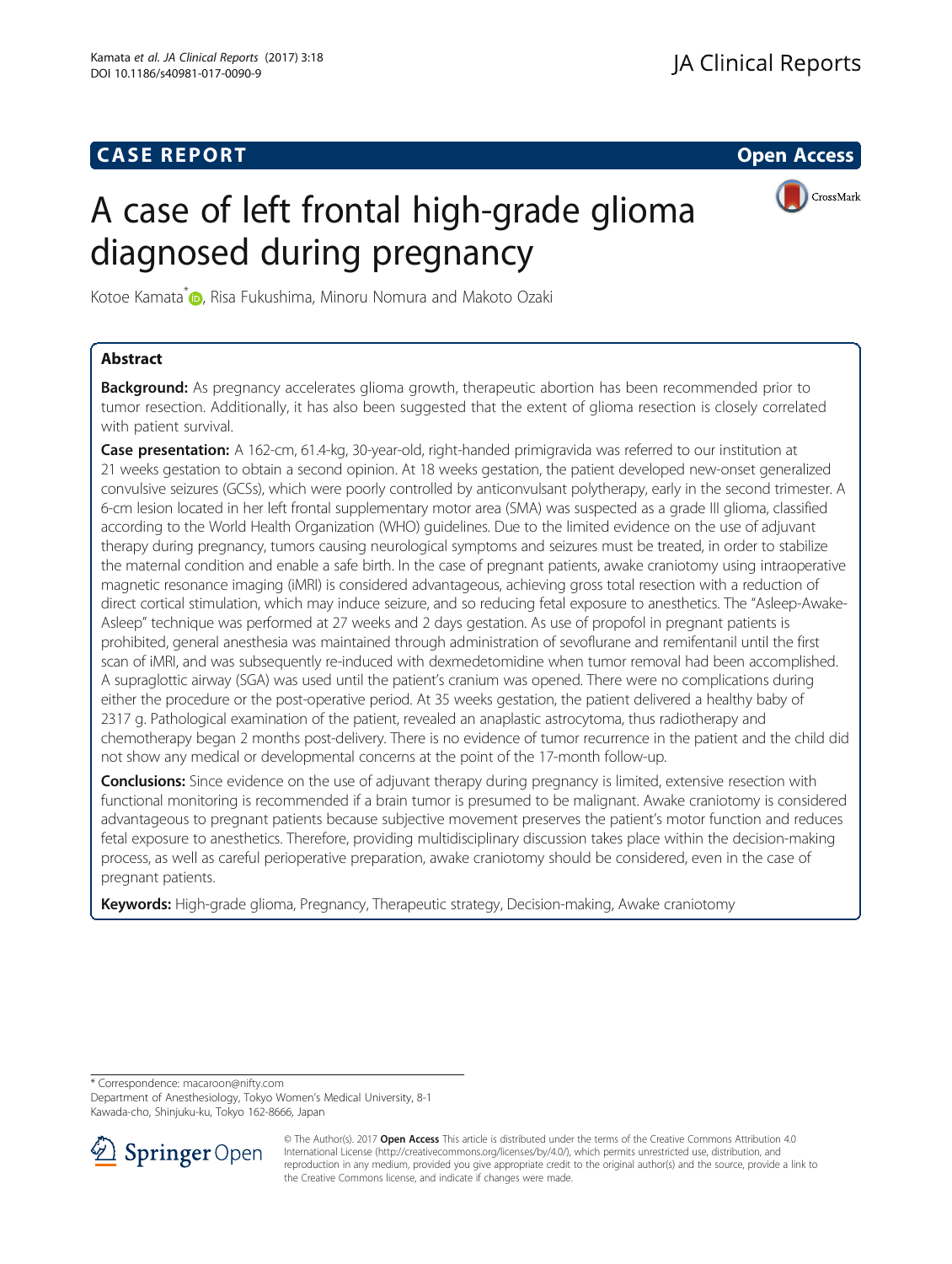## Background

Treatment of malignant glioma in pregnant patients presents several clinical challenges, because it involves multi-factorial conditions. It has been suggested that the extent of glioma resection is significantly correlated with patient survival [\[1\]](#page-4-0). Thus, maximal surgical resection with a minimal risk of teratogenicity should be attained in pregnant women, providing the fetus is viable at the time of planned neurosurgery.

## Case presentation

## Pre-operative course

A 162-cm, 61.4-kg, 30-year-old, right-handed primigravida was referred to our institution at 21 weeks gestation to obtain a second opinion; although, the fetus did not show signs of growth retardation, therapeutic abortion had been put forward by her previous doctor. MRI revealed a 6-cm mass lesion on the T1-weighted image as hypointense and on the T2-weighted image (T2WI) as hyperintense in her left frontal SMA, which had been misdiagnosed 8 years earlier [Fig. 1]. Anti-epileptic therapy with lamotrigine (100 mg, daily) and levetiracetam (1000 mg, daily) was started following the first GCS, which developed at 18 weeks gestation. Persistent morning sickness was treated with metoclopramide (15 mg, daily). A multidisciplinary conference with the patient and her family was held at 26 weeks gestation and a therapeutic strategy for tumor removal, to be performed prior to delivery, was proposed. The lesion of the patient, a suspected grade III glioma according to the WHO classification guidelines, was located within the SMA of her dominant hemisphere. Uncontrollable GCS suggested rapid growth of the brain tumor. However, therapeutic abortion could not be performed as the patient had already exceeded the 22-week gestation mark. Against our proposal, the patient selected awake craniotomy, thus allowing her to complete a full-term pregnancy, with adjuvant therapy added if it was required. Awake craniotomy using the "Asleep-Awake-Asleep" technique for resection of the left frontal SMA glioma was scheduled for 27 weeks and 2 days gestation. The patient was evaluated as American Society of Anesthesiologists Physical Status Class 2.

Despite increasing the daily dose of lamotrigine to 150 mg, the patient's GCS did not cease. Add-on therapy of 10 mg of clobazam was administered 1 day before surgery. In order to prevent maternal hypotension caused by anesthesia, the patient received aspiration prophylaxis with intravenous ranitidine 50 mg and metoclopramide 10 mg, along with 500 mL of 6% hydroxyethyl starch (70/ 0.5) 1 h before anesthesia induction. Preparations were also made for emergency caesarean delivery in case of maternal or fetal deterioration.

#### Awake craniotomy

In the operating room, the patient was positioned supine and a wedge was placed under the right buttock to prevent aortocaval compression. The obstetrician commenced fetal heart rate (FHR) monitoring and confirmed reassuring fetal status (RFS). Antiemetic prophylaxis of dexamethasone 4.95 mg was given and an arterial catheter was inserted. Following pre-oxygenation, rapid sequence induction with cricoid pressure was carried out using fentanyl 125 μg and thiopental 375 mg. The patient's airway was secured through use of i-gel® #3 (INTERSUR-GICAL, UK) and a gastric tube was placed. Ventilation was adjusted to maintain the patient's normal  $PaCO<sub>2</sub>$  at 31 mmHg. General anesthesia was maintained with 40% oxygen in air, sevoflurane and remifentanil at 0.3 μg/kg/ min. Sevoflurane concentration was adjusted to attain the Bispectral Index® (Covidien, Dublin, Ireland) value of 50. Scalp blocks and infiltration analgesia were provided with 40 mL of 0.3% ropivacaine and 10 mL of 1% lidocaine with 0.01% epinephrine, respectively. Five grams of glucose was

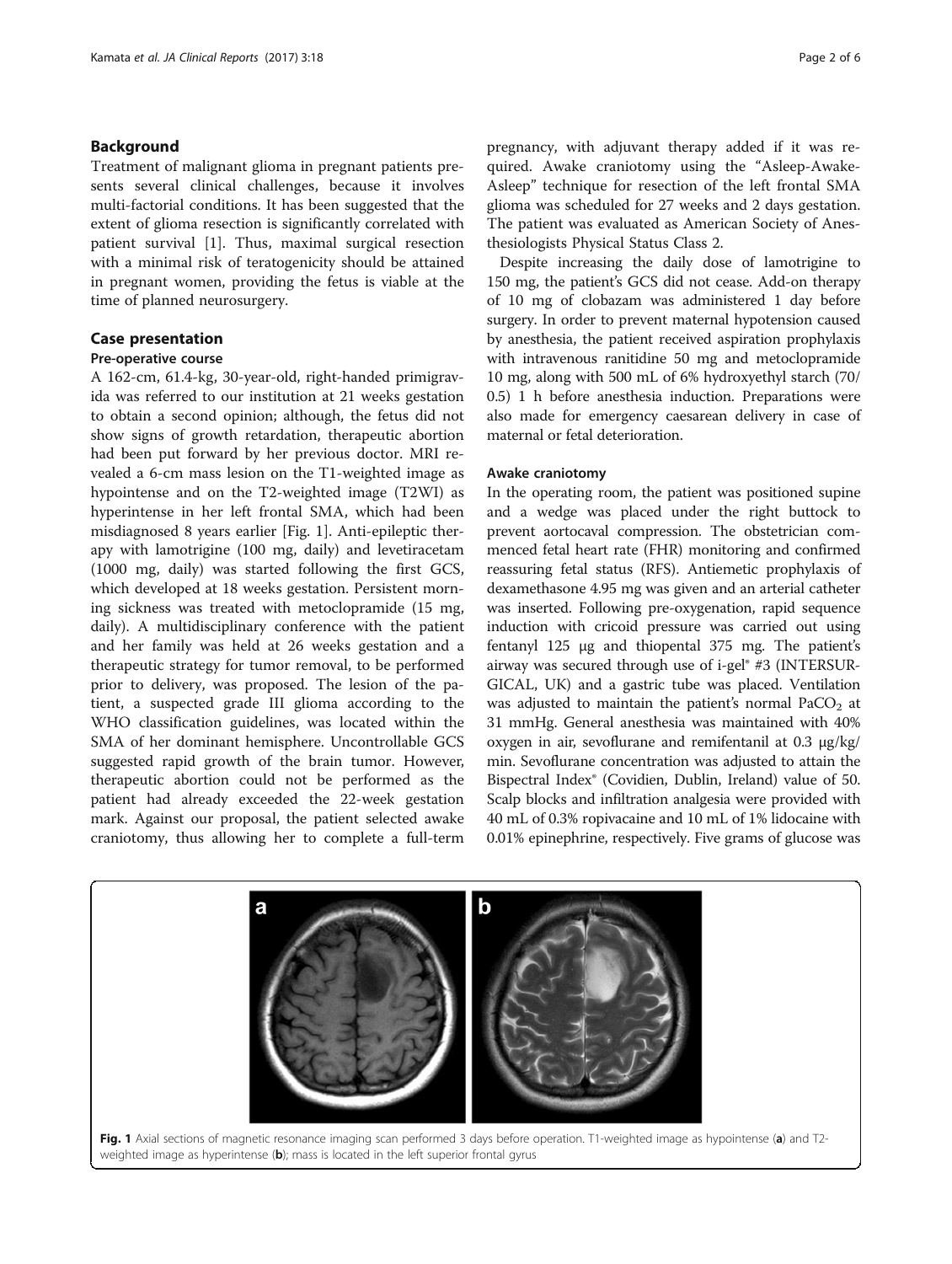given for maternal hypoglycemia (blood glucose level was 82 mg/dL) after induction. As the patient's base excess level gradually decreased from −4.9 to −6.8, maternal acidosis was suspected to be progressing, so sodium bicarbonate 10.5 g was administered to compensate for this (pH ranged 7.35–7.41).

The first iMRI was performed following the left frontal craniotomy. All anesthetics were ceased and the patient regained consciousness 137 min after induction took place. The patient did not agitate. Neither coughing nor aspiration was observed. FHR also recovered to RFS. Tumor margin dissection was implemented in accordance with an updated neuro-navigation system and iMRI. During the removal of the posterior half of the tumor, the patient's subjective movement was weakened without any deterioration of motor-evoked potential (MEP) responses. Following main mass resection, extensive removal of the T2WI area was carried out, as the area extended to the next gyrus through U-fiber in the white matter. Seizure was not observed and a high arousal condition was maintained. Nausea was controlled through 3 mg of granisetron to prevent vomiting. For pain control, 13 mL in total of 1% lidocaine with 0.01% epinephrine was used. The patient did once complain of abdominal pain due to fetal movement, however FHR remained 130– 155 bpm without deceleration.

Complete removal of T2WI area was confirmed by the second iMRI; obtained 87 min into the awake phase [Fig. 2]. Conscious sedation was provided using dexmedetomidine, which was started at 1.0 μg/kg/h and continued at 0.7 μg/kg/h 20 min thereafter. During surgical site closure, fentanyl 225 μg and droperidol 100 μg were given. From the beginning of the awake phase, maternal blood pressure remained within 20% of the baseline level without pharmacological manipulation. However, during the initial asleep phase, 4 boluses, each of phenylephrine 50 μg and ephedrine 4 mg, were administered. FHR was stable at 130 bpm without variability when the patient was sedated. A total of 2350 mL bicarbonate Ringer's solution was infused. Total urine output was 540 mL and estimated blood loss was 107 mL. The total duration of the surgery and anesthesia was 241 and 291 min, respectively.

#### Post-operative course

The patient developed no new neurological deficits following the operation. A healthy baby of 2317 g was vaginally delivered at 35 weeks and 2 days gestation. As pathological examination revealed an anaplastic astrocytoma (WHO grade III), radiotherapy and chemotherapy began 2 months after delivery. There was no evidence of tumor recurrence in the patient and the child did not show any medical or developmental concerns at the point of the 17-month follow-up [Fig. [3](#page-3-0)].

#### Discussion

## Therapeutic strategy for pregnant patients with high-grade glioma

An important lesson learned from this pregnant case is the caution required in developing a management strategy for eloquent high-grade gliomas. The guidelines for the diagnosis and treatment of gliomas, released by the European Association for Neuro-Oncology, present the management options for newly diagnosed malignant glioma as resection or biopsy, followed by radiotherapy or chemotherapy (or combined modality treatment) [\[2](#page-4-0)]. In the case of malignant tumors in pregnant patients, neurosurgical intervention is recommended regardless of gestational age; however, the 32 weeks gestation point is generally used as the cutoff [\[3](#page-4-0), [4](#page-4-0)]. In our patient, progressive growth of the left frontal SMA glioma caused GCSs, which required multidrug therapy with anticonvulsants. As radiological examination using contrast reagent was avoided, malignant transformation could not

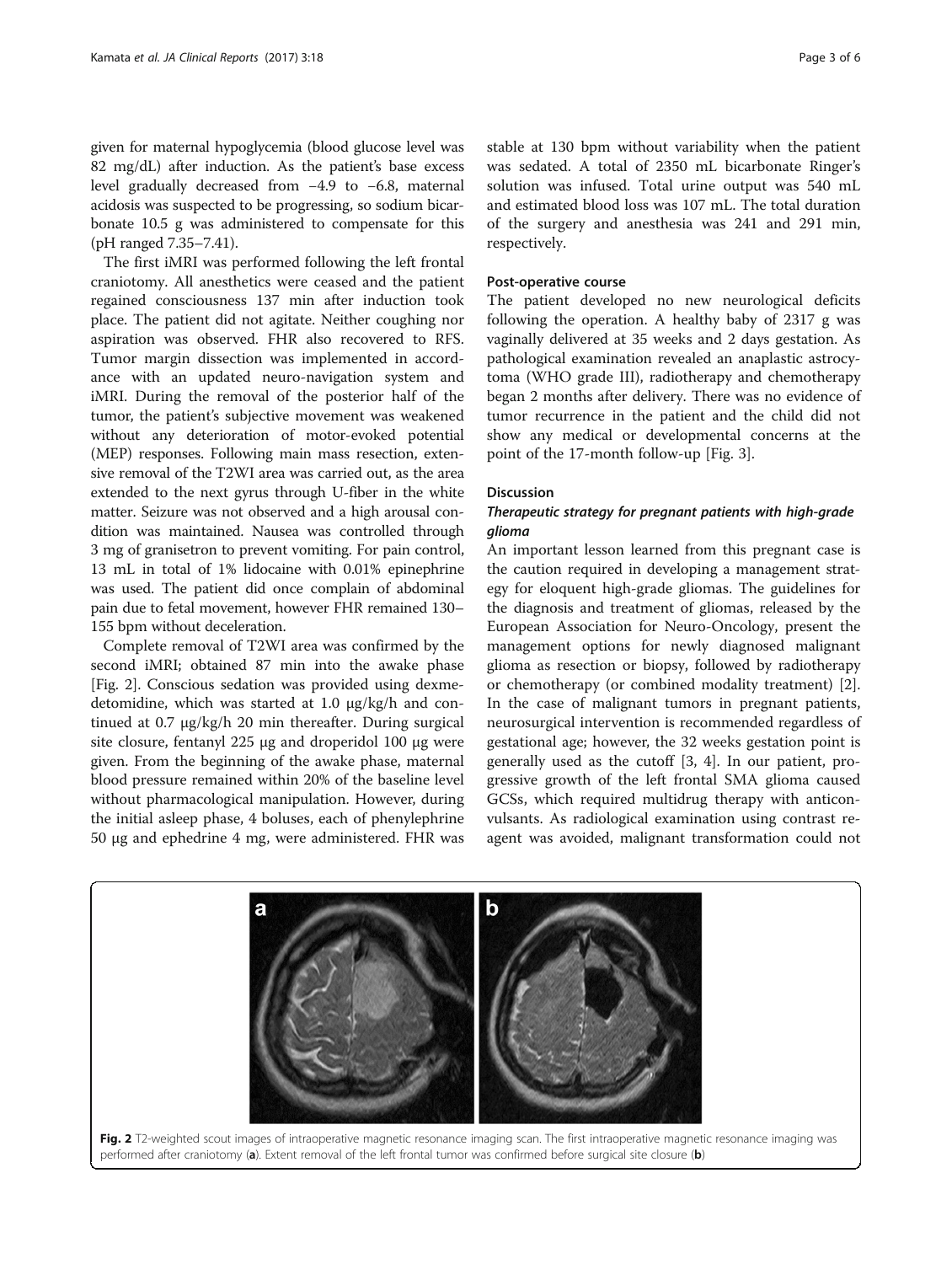<span id="page-3-0"></span>

be ruled out. Due to the gestational age therapeutic abortion was no longer an alternative (in Japan the limit for legal abortion is 22 weeks). Therefore, we selected a therapeutic strategy of tumor removal to be performed prior to delivery. In fact, pregnancy has been shown to accelerate glioma growth [[5\]](#page-4-0). However, there is a paucity of information on the long-term development of newborns from mothers receiving anticonvulsants, chemotherapeutics, or radiation during pregnancy [\[6](#page-4-0), [7\]](#page-4-0). As Nitta et al. reported, maximum tumor resection should be aimed for in malignant glioma treatment, as the extent of tumor resection is a strong prognosis factor irrespective of tumor subtypes. They also suggested that patients with a high extent of resection could be safely monitored without the need for post-operative chemotherapy and radiotherapy [\[1](#page-4-0)]. For patients in the second and early third trimesters, it is safe to perform a craniotomy initially and allow the patient to complete a full-term pregnancy [\[8\]](#page-4-0).

Extensive resection with neurophysiological monitoring is considered to be the best way to preserve patient motor function. Maximum resection of a T2WI lesion can be achieved using an updated neurosurgical navigation system and iMRI [\[9](#page-4-0)], which is suitable for pregnant patients [\[10](#page-4-0)]. In the field of neuro-anesthesia, propofol is a commonly used sedative, as it is less disturbing to MEP recording than volatile agents [[11\]](#page-4-0). However, two cases have been reported of prolonged propofol general anesthesia for neurosurgery during pregnancy (14–18 h), resulting in mild metabolic acidosis after 11 and 10 h, respectively. The reports suggest that propofol should not be used for very long procedures [\[12](#page-4-0)]. It is actually stated by the manufacturer that propofol use is contraindicated during pregnancy in several countries, including Japan. In this situation, sevoflurane, which is known to deteriorate intraoperative neurophysiological monitoring, becomes an alternative. A multidisciplinary conference was held with

neurosurgeons, obstetricians, nursing staff, and neuroanesthesiologists, along with the patient and her family, to discuss the most suitable surgical intervention/anesthesia for this particular case. Considering the detrimental effects of tumor progression, as well as both the pharmacological limitations and unfavorable effects of general anesthesia on the patient and the fetus, we reached the unanimous decision to conduct awake craniotomy early in the third trimester; and so enable a full term birth. Adjuvant therapy was planned to commence once the lactation period was complete. Considering the adverse effects of maternal hypoxia on a fetus, we also prepared a secondary plan of converting to brain biopsy under general anesthesia to achieve histopathological diagnosis. While awake craniotomy in pregnant patients is still challenging [[10](#page-4-0), [13, 14](#page-4-0)], our case clearly shows that substitution of the patient's subjective movement for MEP, was successful in confirming the preservation of motor function. Furthermore, minimization of exposure to anesthetics is also advantageous to the fetus.

## Pitfalls of anesthetic management of awake craniotomy for parturient

We selected the "Asleep-Awake-Asleep" technique to minimize the patient's physiological and psychological stress; as the patient need only be awake for the intraoperative testing portion. In general, SGA is preferred to endotracheal intubation for awake craniotomies because SGA preserves the patient's speech function and suppresses cardiorespiratory fluctuations [\[15\]](#page-5-0). Contrary to common belief, during pregnancy gastric emptying is not significantly altered [\[16\]](#page-5-0), and the volume and acidity of gastric secretions remain unchanged [\[17, 18\]](#page-5-0). Indeed, SGAs have been successfully used for airway management in pregnant cases [[19](#page-5-0), [20](#page-5-0)]. However, we should remember that pregnant women are more likely to experience both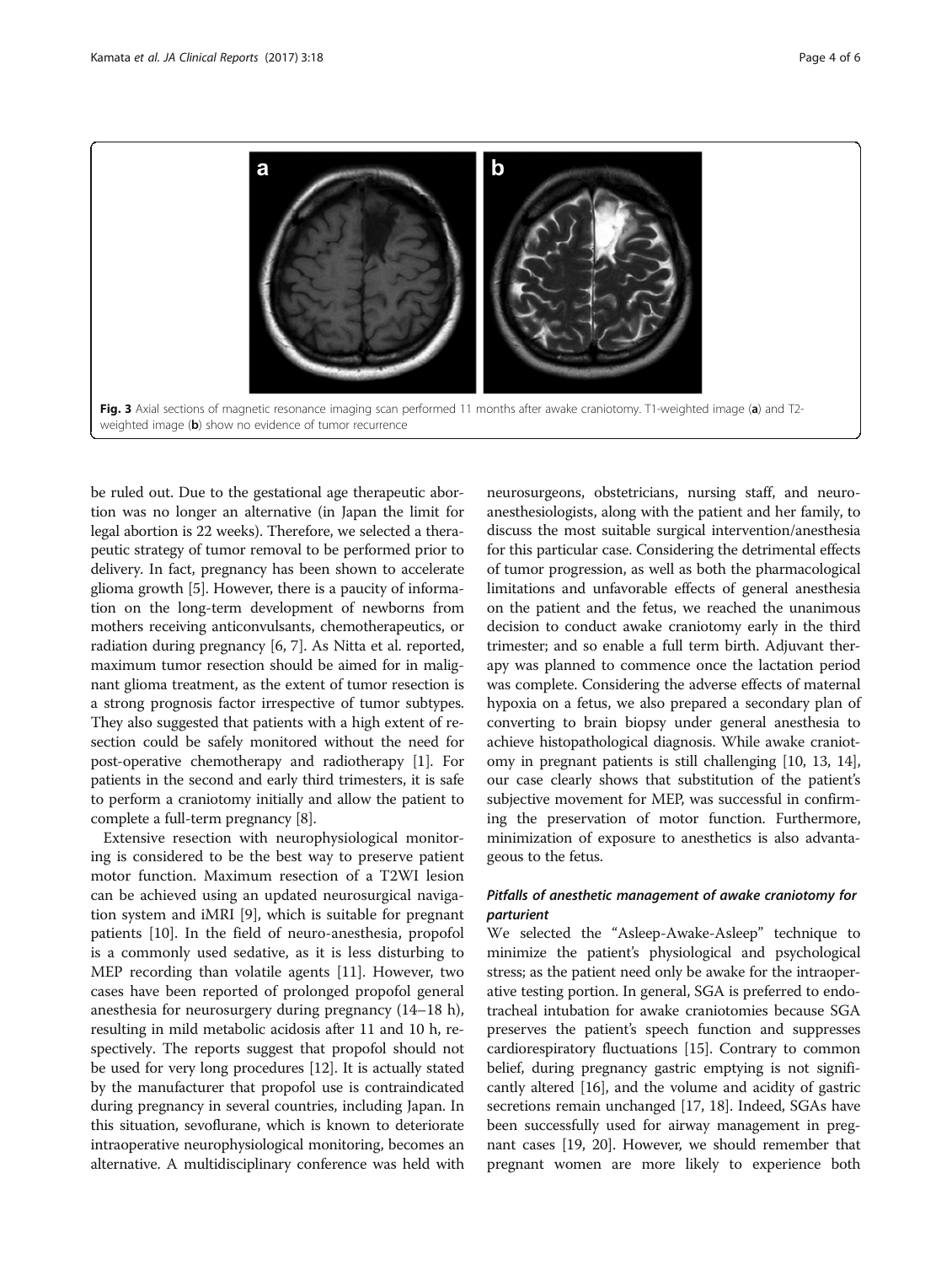<span id="page-4-0"></span>symptomatic and silent regurgitation. According to our experience, aspiration prophylaxes of antiemetics as well as acid aspiration have been shown to be effective in preventing intraoperative vomiting of pregnant patients undergoing awake craniotomy. Furthermore, the patient stays in a head-up position and the gastric contents should be well drained during the initial "Asleep" phase.

Another important issue is the type of anesthetics. Propofol and dexmedetomidine are commonly used in awake craniotomy, but as mentioned before, propofol is prohibited for pregnant use in Japan. Dexmedetomidine use for the patients with a secured airway is also "off-label". Therefore, in our case sevoflurane was administered to the patient until the craniotomy had been completed. In obstetric and neurosurgical anesthesia, volatile anesthetics are favored: in the latter for the reduction in cerebral metabolic rate with minimal impact on intracranial pressure [\[21\]](#page-5-0). On the other hand, volatile anesthetics have a tocolytic effect. Since the minimum alveolar concentration is reduced during pregnancy, depth of anesthesia monitoring is considered necessary for avoiding sevoflurane overuse. While FHR monitoring could potentially alert the anesthesiologists to the development of fetal hypoxia, allowing restoration of blood pressure or anesthesia depth, FHR monitoring during non-obstetric surgery remains controversial. In addition, consideration should also be given to the use of scalp infiltration, as noxious stimulation can elicit a hypertensive response or emotional intolerance during the awake craniotomy procedure.

## Conclusions

Since the extent of tumor resection of malignant glioma is a strong prognosis factor, awake craniotomy should be considered as a therapeutic option for pregnant patients; when the glioma is in or adjacent to the eloquent area. Although both anesthetic and airway device options are limited for use on pregnant patients, the "Asleep-Awake-Asleep" technique using sevoflurane and SGA described earlier is regarded as a useful and less invasive option.

#### Abbreviations

FHR: Fetal heart rate; GCS: Generalized convulsive seizure; iMRI: Intraoperative magnetic resonance imaging; MEP: Motor-evoked potential; RFS: Reassuring fetal status; SGA: Supraglottic airway; SMA: Supplementary motor area; T2WI: T2-weighted image; WHO: World Health Organization

#### Acknowledgements

The authors are indebted to Yoshihiro Muragaki, M.D. Ph.D. (Department of Neurosurgery, Tokyo Women's Medical University), Takashi Maruyama, M.D. Ph.D. (Department of Neurosurgery, Tokyo Women's Medical University), Masaki Ogawa, M.D. Ph.D. (Department of Obstetrics and Gynecology, Tokyo Women's Medical University), Taiichi Saito, M.D. Ph.D. (Department of Neurosurgery, Tokyo Women's Medical University), Masayuki Nitta, M.D. Ph.D. (Department of Neurosurgery, Tokyo Women's Medical University), Atsushi Fukui, M.D. (Department of Neurosurgery, Tokyo Women's Medical University), Shunsuke Tsuzuki, M.D. Ph.D. (Department of Neurosurgery, Tokyo Women's Medical University) and Kenichi Hodotsuka, M.D. (Department of Neurosurgery, Tokyo Women's Medical University) for their invaluable clinical support.

#### Authors' contributions

KK managed anesthetic care of the patient and prepared the manuscript. RF managed anesthetic care of the patient. MN coordinated the patient care and helped to draft the manuscript. MO coordinated the patient care and helped to draft the manuscript. All authors read and approved the final manuscript.

#### Authors' information

KK is an assistant professor in the Department of Anesthesia at Tokyo Women's Medical University. RF is an assistant professor in the Department of Anesthesia at Tokyo Women's Medical University. MN is a professor in the Department of Anesthesia at Tokyo Women's Medical University. MO is a professor in the Department of Anesthesia at Tokyo Women's Medical University.

#### Competing interests

The authors declare that they have no competing interests. The present report was supported solely by hospital and/or departmental sources.

#### Consent for publication

Written informed consent was obtained from the patient for publication of this case report and any accompanying images. A copy of the written consent is available for review by the Editor-in-Chief of this journal.

#### Publisher's Note

Springer Nature remains neutral with regard to jurisdictional claims in published maps and institutional affiliations.

#### Received: 1 March 2017 Accepted: 20 April 2017 Published online: 26 April 2017

#### References

- 1. Nitta M, Muragaki Y, Maruyama T, Ikuta S, Komori T, Maebayashi K, et al. Proposed therapeutic strategy for adult low-grade glioma based on aggressive tumor resection. Neurosurg Focus. 2015;38:E7.
- 2. Weller M, van den Bent M, Hopkins K, Tonn JC, Stupp R, Falini A, et al. EANO guideline for the diagnosis and treatment of anaplastic gliomas and glioblastoma. Lancet Oncol. 2014;15:e395–403.
- 3. Wlody DJ, Weems L. Anesthesia for neurosurgery in the pregnant patient. In: Cotterell JE, Young WL, editors. Cotterell and Young's Neuroanesthesia. San Francisco: Mosby; 2010. p. 416–24.
- 4. Lynch JC, Gouvêa F, Emmerich JC, Kokinovrachos G, Pereira C, Welling L, et al. Management strategy for brain tumour diagnosed during pregnancy. Br J Neurosurg. 2011;25:225–30.
- 5. Pallud J, Mandonnet E, Deroulers C, Fontaine D, Badoual M, Capelle L, et al. Pregnancy increases the growth rates of World Health Organization grade II gliomas. Ann Neurol. 2010;67:398–404.
- 6. Tomson T, Landmark CJ, Battino D. Antiepileptic drug treatment in pregnancy: changes in drug disposition and their clinical implications. Epilepsia. 2013;54:405–14.
- 7. Zwinkels H, Dörr J, Kloet F, Taphoorn MJB, Vecht CJ. Pregnancy in women with gliomas: a case-series and review of the literature. J Neurooncol. 2013; 115:293–301.
- 8. Elwatidy S, Jamjoom Z, Elgamal E, Abdelwahab A. Management strategies for acute brain lesions presenting during pregnancy: a case series. Br J Neurosurg. 2011;25:478–87.
- 9. Muragaki Y, Iseki H, Maruyama T, Tanaka M, Shinohara C, Suzuki T, et al. Information-guided surgical management of gliomas using low-fieldstrength intraoperative MRI. Acta Neurochir Suppl. 2011;109:67–72.
- 10. Handlogten KS, Sharpe EE, Brost BC, Parney IF, Pasternak J. Dexmedetomidine and mannitol for awake craniotomy in a pregnant patient. Anesth Analg. 2015;120:1099–103.
- 11. Sloan TB, Jäntti V. Anesthetic effects on evoked potentials. In: Nuwer MR, editor. Intraoperative Monitoring of Neural Function: Handbook of Clinical Neurophysiology. Amsterdam: Elsevier; 2008. p. 94–126.
- 12. Sethuraman M, Neema PK, Rathod RC. Prolonged propofol infusion in pregnant neurosurgical patients. J Neurosurg Anesthesiol. 2007;19:67–8.
- 13. Abd-Elsayed AA, Díaz-Gómez J, Barnett GH, Kurz A, Inton-Santos M, Barsoum S, et al. A case series discussing the anaesthetic management of pregnant patients with brain tumours. F1000Research. 2013;2:92.
- 14. Meng L, Han SJ, Rollins MD, Gelb AW, Chang EF. Awake brain tumor resection during pregnancy: decision making and technical nuances. J Clin Neurosci. 2015. doi: [10.1016/j.jocn.2015.08.021.](http://dx.doi.org/10.1016/j.jocn.2015.08.021)